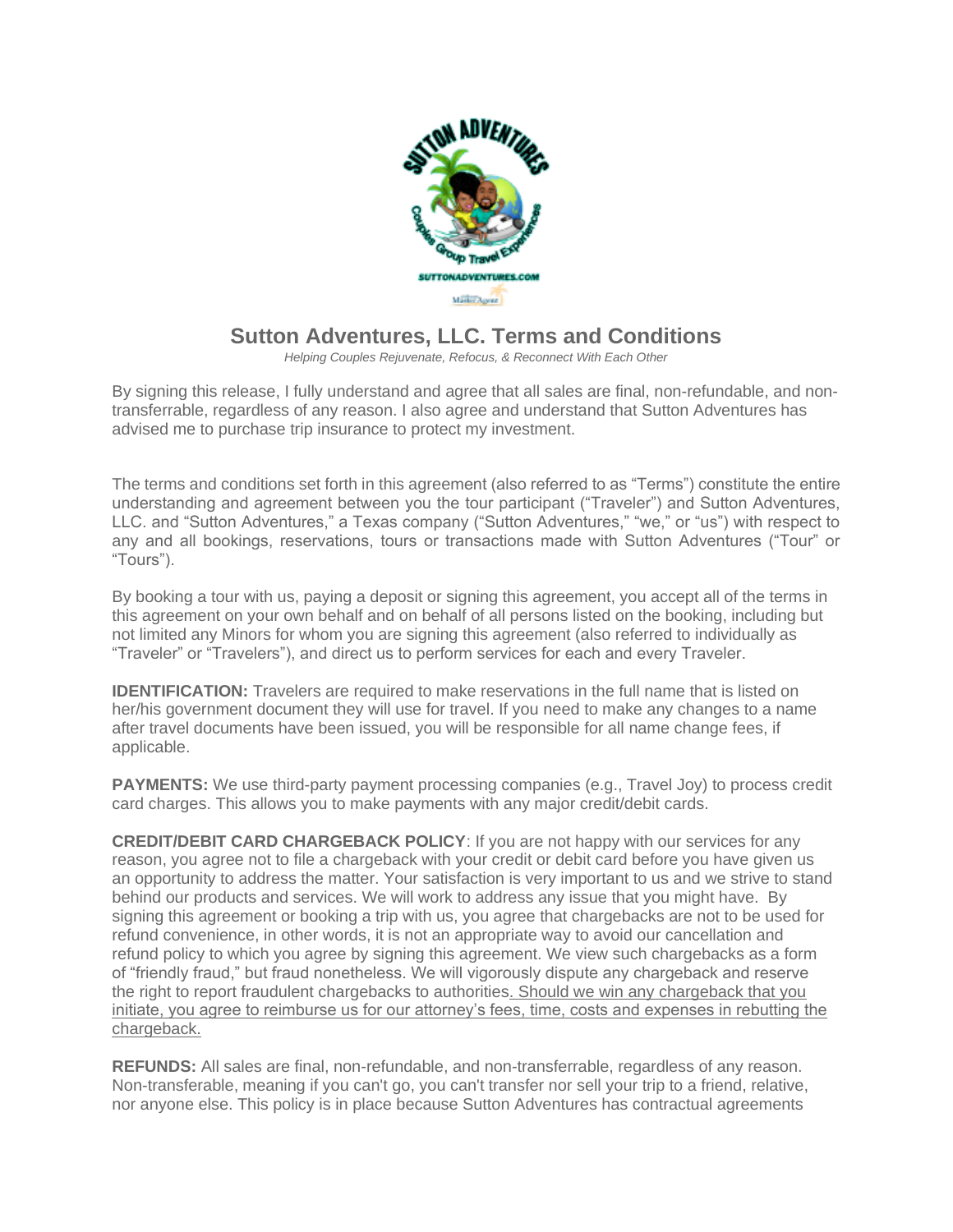with hotels and other vendors that will not allow us to obtain any refunds. This way we can keep our package prices competitive and allow you to make monthly payments for your vacation.

Deposits and final balances must be received by Sutton Adventures on or before the appropriate due dates. Reservations for time and space cannot be confirmed unless secured by the timely arrival of these required deposits, final payments and rooming lists. Arrangements shall be made for reservations paid in full, on time and upon the timely receipt of the final rooming lists to The Urban Professionals Inc.

Refunds or allowances will not be made for transportation services or other portions of the trip which are unused on or after the tour departure date. In the event of an Act of God or inclement weather, Sutton Adventures reserves to right to reschedule the trip for another time.

**LATE FEES:** If you agree to the installment plan you are agreeing to stay on the agreed upon installment schedule. There will be a \$20.00 "late fee" assessed for all late payments after the payment is fifteen (15) days past due to everyone agreeing to these "terms and conditions". Any trip not paid off in full by the final payment date will be subject to cancellation or at best a \$50.00 late fee. If a reservation is canceled, NO REFUNDS ARE. This is why we STRONGLY recommend that you purchase travel insurance. The \$200 deposit is also non-refundable. You are agreeing to this with your electronic signature.

**REINSTATEMENT FEE:** If your trip is canceled for lack of payment, cancellation, missed installment payments, family emergency, work emergency, or anything beyond your control. There will be a \$75.00 "reinstatement fee" assessed to reclaim your trip.

**PASSPORTS & VISAS:** Travelers are responsible for ensuring that they have the proper travel documents and MUST CHECK with the respective consulate(s) or visa agency to determine whether any visas or passports are required. Passports are required to be valid at least 6 months after the date of travel. Some countries require a full blank "VISA" page in the passport for stamping purposes. Any information provided on travel descriptions pertains to US citizens only. Non-U.S. citizens should check with the respective consulate of the county(s) to be visited for current entry requirements. We strongly suggest all cruise passengers to have a valid passport in their possession while cruising.

Some nations require proof of vaccination for all travelers. Any required inoculations must be recorded by the traveler's health practitioner on a valid vaccination certificate, which the traveler must carry in his/her possession throughout the tour. You are also solely responsible for any adverse consequences, including additional costs and fees, resulting from incomplete or defective documentation. Passport and visa requirements may change at any point in time. It is the responsibility of each traveler to acquire the most up to date travel documents. Sutton Adventures does not represent that the list is exhaustive or current. It is the sole responsibility of each traveler to obtain the necessary documentation for all aspects of their tour.

**TRAVEL INSURANCE:** All travelers must have adequate medical insurance to cover any medical emergencies or issues that might arise during your trip. Also, missing your trip is bad enough. Losing the financial investment you have paid towards your trip is worse. Therefore, we recommend Travel Insurance that helps provide coverage for Trip Cancellation, Travel Interruptions, Lost Baggage, Delays, Medical, and more. Expenses and more. You are required to select and purchase a policy on your own for domestic and international tours. We also strongly encourage that you consider purchasing insurance that permits you to cancel for any reason ("CFAR"). These CFAR policies must be purchased within a very short time period after you make your initial trip deposit so do not delay. We make no representations or guarantees whatsoever about the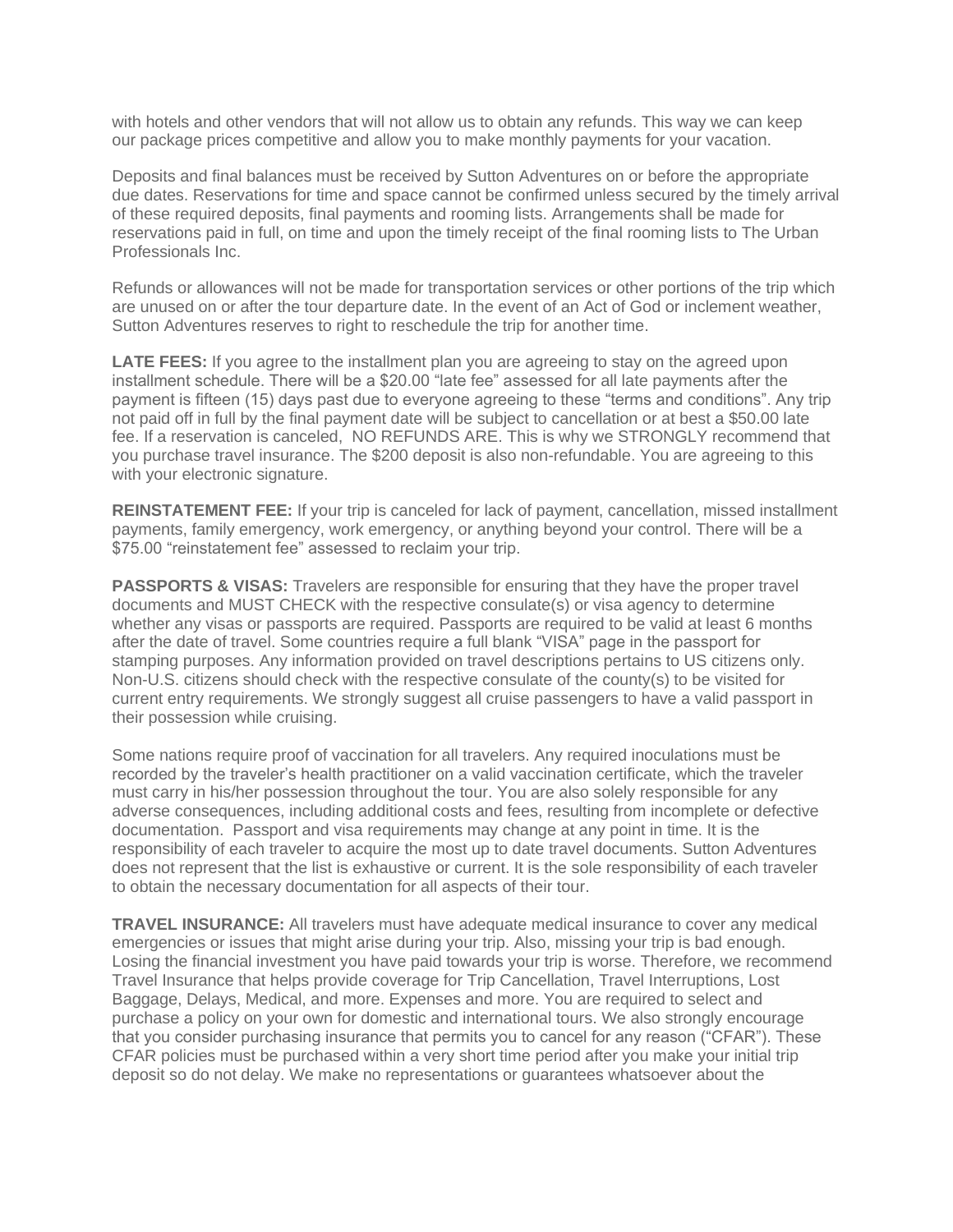availability of travel insurance or coverage matters. **I further acknowledge that I have been advised to purchase travel insurance to protect my investment**.

**You understand and agree that should you choose not to purchase travel insurance, you will not be protecting your trip whatsoever through insurance and you will be fully responsible for any costs, losses or damages incurred in connection with your trip, including those relating to trip cancellation or interruption, loss or theft of personal property, medical expenses, and more.**

## **Health Clause (including COVID / Upper Respiratory)**

We reserve the right to conduct common travel industry health screenings (e.g. forehead temperature readings, questionnaires, and checks for observable signs and symptoms) and refuse travel to symptomatic or likely symptomatic guests. If necessary, we in collaboration with travel providers' and subcontractors' policies - also reserve the right to quarantine travelers with symptoms of infectious diseases aboard confined modes of transport such as ships, trains, etc. No refunds will be provided to you for any unused portion of your trip if you are quarantined.

**TRAVEL DOCUMENTS:** Provided full payment is received no later than your final payment due date, travel documents will be sent via email 20-30 days prior to travel. If documents are requested when e-documents are available, documents will be sent via USPS approximately 14-21 days prior, and a fee of \$30 will apply. A complete street address is required (no P.O Box).

**CHILDREN:** This is an adults-only trip. Children are not permitted.

**PRICES:** All prices listed are per couple based upon double room occupancy, unless otherwise clearly specified. Prices do not include items of a personal nature such as laundry, wines, water, beverages, food (other than at all-inclusive resorts or where clearly specified), passport or visa fees, travel insurance, and foreign port taxes unless specifically indicated in the package inclusions. Prices are correct at the time of publication. In case of human or computer error, Sutton Adventures, LLC. reserves the right to re-invoice for the correct price or service and if the increase is more than 10% of the total trip cost, a full refund will be made to passengers who choose not to pay the increase, provided Sutton Adventures receives written cancellation within 5 days of the price increase notification.

## **PAYMENTS & CANCELATIONS**

**DEPOSIT:** A deposit is due at the time of reservation. All deposits are non-refundable and nontransferable. All reservations (except where specified) will require a deposit. Your booking confirmation will note the amount due and the monthly payment plan.

**RESERVATIONS, ACCEPTANCE OF BOOKING, AND PAYMENTS:** A booking is not accepted, and there is no contract for services between us, until the required deposit is paid and you receive written confirmation from us. We reserve the right to treat any reservation that is not fully paid according to the reservation and payment terms as a cancellation and subject to the cancellation terms below.

**FULL PAYMENT:** All reservations can be paid in full at time of booking as long as the tour still has available space.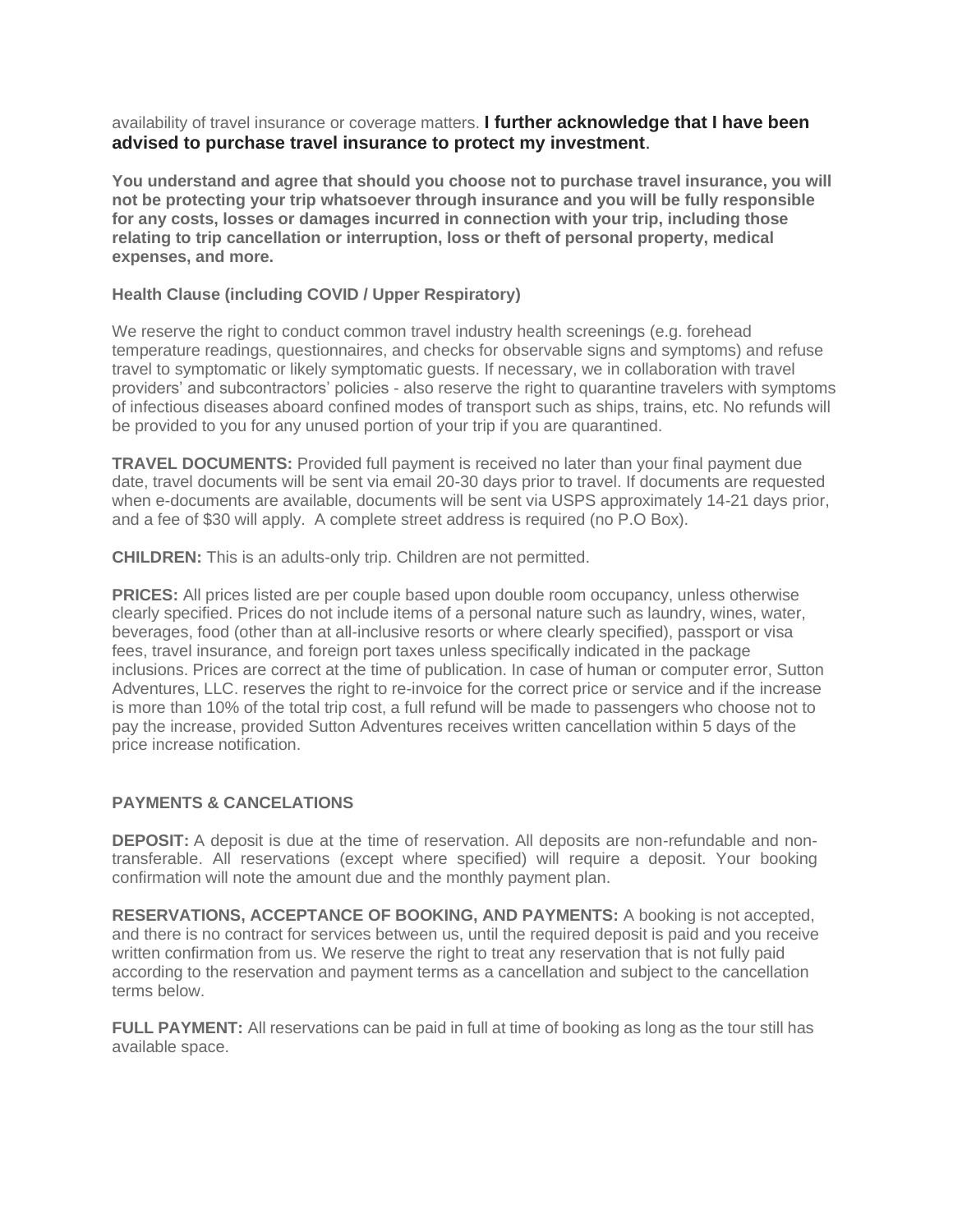**LATE PAYMENT:** If there is any outstanding balance due by the final payment due date listed on your invoice, a late fee will be automatically added to your invoice one day after final payment due date. Late fees vary per tour and is described in each tour respectively.

**REINSTATEMENT OF RESERVATION:** If your travel reservation has been canceled and you notify us within 14 days that you want to reinstate your reservation, a service reinstatement fee of \$50 (\$200 for international tours) will be added to your invoice and must be paid in advance in order to apply for the reconfirmation of services.

**LAST MINUTE RESERVATIONS:** All reservations must be made no later than 30 days prior to departure. If requested services cannot be confirmed, payment will be refunded. If services are confirmed, the final payment is due within 24 hours of a confirmed booking and all applicable cancellation penalties under this agreement will apply.

**FORM OF PAYMENT:** We only accept major credit/debit cards via **[www.suttonadventures.com](http://www.suttonadventures.com/)** (and affiliate websites and merchant service providers) the invoice you received immediately following deposit.

**REFUNDS:** All payments are non-refundable. But if you purchased Travel Insurance, you can put in a claim, qualifying reasons only, with your selected insurance provider.

**CANCELLATION BY TRAVELER:** Once reservations have been made, cancellations will only be accepted in writing. Email your cancellation request to [tc@suttonadventures.com](mailto:tc@suttonadventures.com) [w](mailto:info@ladiesandluggage.com)ith your invoice number full name and date of travel. If you do not receive an acknowledgment within 72 hours (or 3 business days), please call 281-310-0558 to ensure your information has been received. **As stated above, you acknowledge and agree that all payments that you make to Sutton Adventures are non-refundable and non- transferable.**

**RESERVATION CHANGES:** Change requests must be made in writing. Changes to an existing reservation, whatever the cause, will incur a \$50 per person charge plus any additional supplier fees. This includes name changes and removal of any services such as optional tours and transfers. Please note that name changes to airline reservations are subject to full cancellation and rebooking.

Replacing a traveling passenger with another traveling passenger constitutes a cancellation, subject to penalties, and is not covered by this reservation change policy. Changes or additions after departure are subject to local rates at the time of the amendment and must be paid directly by passengers to the service provider. There are no refunds on unused services. Substantial change requests by you such as a change of tour dates will normally be treated as a cancellation of the original booking and rebooking in which case cancellation charges will apply. This change will result in a recalculation of your original tour price.

**CANCELLATIONS OR CHANGES BY SUTTON ADVENTURES, AND FLEXIBILITY:** Sutton Adventures reserves the right to cancel, alter, modify, postpone or reschedule any tour without prior notice for the safety and/or comfort of travelers and for circumstances of Force Majeure (see information below). We shall not be deemed to be in breach of these terms and conditions or otherwise be liable to you, by reason of delay in performance, or by non-performance, of any of its obligations hereunder as a result of any actions that it takes or does not take under this section and under this Agreement.

You acknowledge that the amenities, accommodations, transportation, route, schedule and itinerary may change without prior notice due to local circumstances or events, which may include mechanical breakdown, flight cancellations, illness, strikes, political disputes, weather, border crossing problems, and other unforeseeable factors. If, prior to departure, we make a significant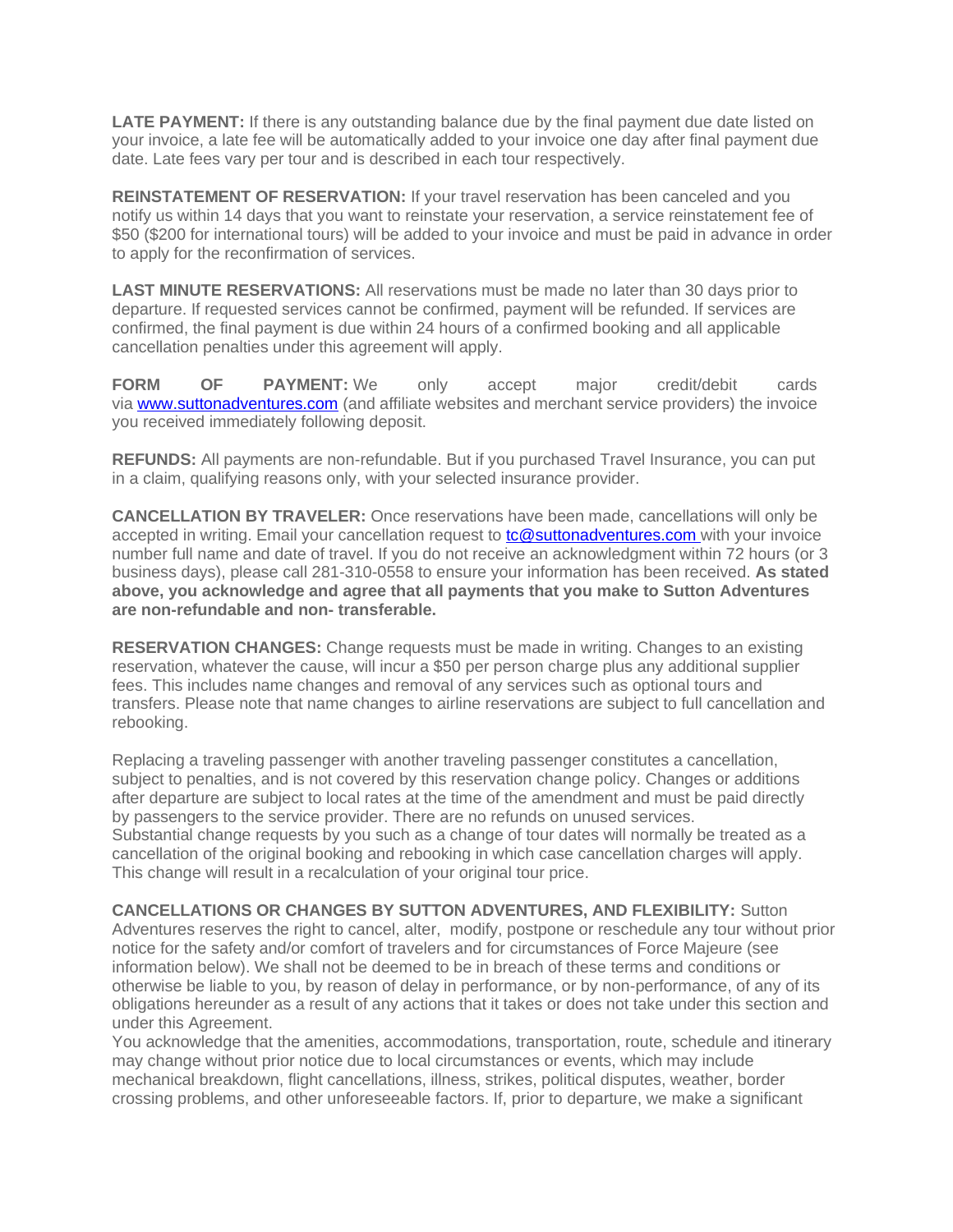change because of a problem with a supplier (e.g., bankruptcy), we will, as soon as reasonably possible, notify you of available alternatives.

Any changes that we make may require a supplemental payment from you. We will advise you in the event such a payment is required.

Regarding civil unrest, once we have investigated the prevailing situation as it deems fit, it shall remain in the sole discretion of Sutton Adventures whether to proceed with the trip. If Sutton Adventures is of the reasonable opinion that the trip may proceed, no refund will be payable to you and the cancellation provisions of this agreement shall apply.

**No refunds will be provided if we cancel, alter, modify, postpone, or reschedule any trip for any reason, whether before or during your trip.** We may, in our discretion without any requirement that we do so, use reasonable endeavors to reimburse you of any payments that you have made reduced by any and all non-refundable deposits and cancellation fees that we have paid to suppliers and other third parties to provide components of your trip. Our administration costs in planning your trip are not refundable because of the work involved in planning, booking and management of your trip itinerary from the moment the trip is booked. This fee is 15% of the trip cost or five hundred dollars (\$500), whichever is less ("Administration Fee"), and one that we cannot recuperate, again because the time and materials already invested in the trip.

## **Additional Information regarding Force Majeure**

In the uncommon situation where Force Majeure prevents, significantly hinders, renders it difficult, or makes it impossible for us or our Suppliers to provide the Services including but not limited to your trip, we and/or our suppliers shall be entitled to, in our sole and absolute discretion, take one or more of the following steps: vary, reschedule, postpone, cancel any trip itinerary or arrangement, including trip dates and the entire trip itself. We regret that no refunds will be provided if we take any of the preceding actions due to Force Majeure, unless and to the extent we are able to obtain any refunds from our suppliers. Any refund under this section will less our 5% Administration Fee. This policy is based on the fact that Suppliers, who are often located outside the United States, are not obligated to return non-refundable deposits or waive their cancellation fees in the case of Force Majeure. Further, it is not assured that we would easily be able to receive any refunds from our Suppliers once we have forwarded your deposits to them. Nor will we be able to pay you any compensation, costs or expenses you incur as a result. We will advise you if we are able to obtain any refunds from our Suppliers a Force Majeure situation.

If you choose to cancel your trip, our standard cancellation terms that govern when a traveler cancels apply. See the above section titled "CANCELLATIONS BY TRAVELER."

If Sutton Adventures is affected by Force Majeure, Sutton Adventures, if practicable, will notify you of the nature and extent thereof.

Sutton Adventures will not be deemed in breach of this agreement or otherwise liable to you, by reason of delay in performance or nonperformance of any of its obligations under this agreement to the extent that any such delay or nonperformance is due to any Force Majeure. "Force Majeure" means any circumstances beyond our reasonable control, including without limitation acts of God, terrorist activities, insurrection, explosion, flood, tempest, forceful wind, fire or accident, war or threat of war declared or undeclared, sabotage, civil disturbance, labor strikes, requisition, sickness, quarantine, sickness, quarantine, pandemic, epidemic, diseases and viruses that are known, unknown or novel such as coronavirus/COVID-19 (including any spread thereof), foodborne, airborne, and communicable illnesses and disease, government intervention of any kind that affect domestic and/or international travel, government restrictions or warnings, diplomatic or health organization (e.g., World Health Organization) warnings, border closings, weather conditions, and unforeseen circumstances.

**LIMITATION OF REMEDIES:** You agree that the sole remedy for any default by Sutton Adventures arising under this Agreement shall be the return of the paid tour cost. To the maximum extent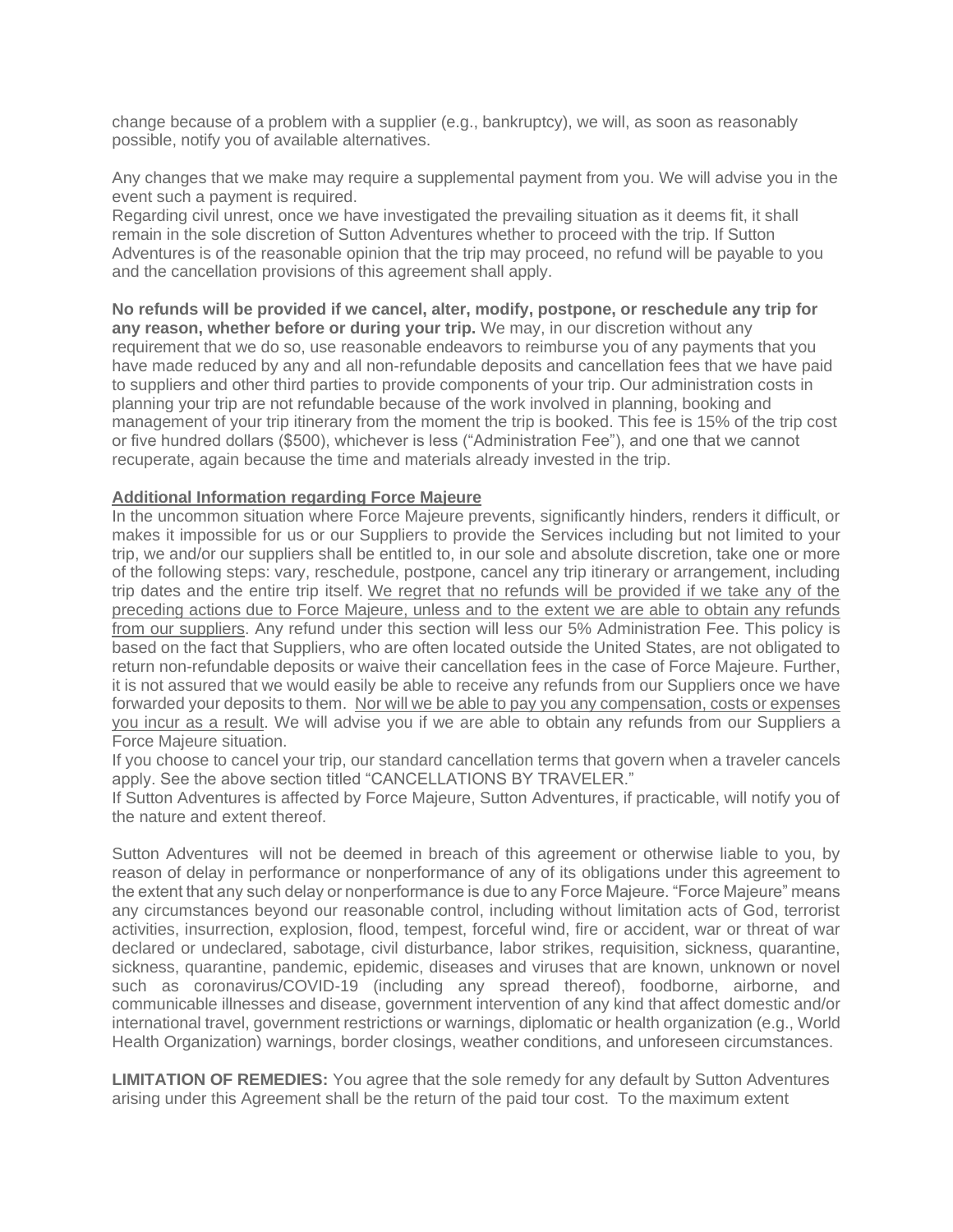permitted under applicable law, Sutton Adventures shall not be liable for any special, consequential, indirect, incidental or other damages arising out of this Agreement, including lost profits, whether such damages arise in contract, negligence, tort, under statute, in equity, at law, or otherwise, even if Sutton Adventures has been advised of the possibility of such damages. You expressly waive any right it may have to recover such damages.

I voluntarily assume full responsibility for any risks or loss, property damage, or personal injury, including death, that may be sustained by me, or loss or damage to property owned by me, as a result of participation in this "weekend getaway" event. I hereby release, waive, discharge, and covenant not to sue, Sutton Adventures or project, their officers, servants, agents, and employees (hereinafter referred to as RELEASES) from any and all liability, claims, demands, actions and causes of action whatsoever arising out of or related to any loss, damage, or injury, including death, that may be sustained by me, or to any property belonging to me, while participating in physical activity, or while on or upon the premises where the event is being conducted. It is my expressed intent that this is a release and hold harmless agreement which shall bind the members of my family and spouse, if I am alive, and my heirs, assigns and personal representative, if I am deceased, and shall be deemed as a release, waive, discharge, and convention to sue Sutton Adventures and above named RELEASES. I hereby further agree that this Waiver of Liability and Hold Harmless Agreement shall be constructed in accordance with the laws of the State of Texas.

This document gives notice that Sutton Adventures does not own or operate any motor coaches, aircraft, cruise lines, catering facilities, hotels or attractions and that all arrangements have been made with motorcoach companies, hotels, and other independent suppliers to provide you with the services purchased in the trip upon the express condition that we shall not be liable for any injury, accident, loss, damage, delay, bankruptcy, or any irregularity which may occur either by reason of defect in any vehicle or through the acts of default of any person or company engaged in providing transportation or other services. Sutton Adventures does not accept any liability for the actions or omissions of these Independent suppliers over whom Sutton Adventures has no direct control. In the absence of negligence on Sutton Adventures part, therefore each participant hereby releases Sutton Adventures for losses or damages arising from physical or emotional injury, property damages, or other economic damage caused by such factors beyond Sutton Adventures control. Because of unforeseen circumstances, Sutton Adventures reserves the right to withdraw any trip or make any change, with or without notice, In the event of inclement weather, mechanical difficulties, or other events beyond the control of Sutton Adventures that cause delays, It shall not be the responsibility of Sutton Adventures to pay for resulting costs and expenses to the group or trip client, including additional lodging and meals. Furthermore, It shall not be the responsibility of Sutton Adventures to reimburse the group or trip client for trip inclusions missed resulting from such delay.

**TRAVELERS WITH DISABILITIES:** In order to fully enjoy your Sutton Adventures trip, we recommend that you select a trip that is suitable to your physical capabilities. Tour participants requiring any form of assistance, including travelers with physical disabilities, sight and hearing impairments, are required to notify Sutton Adventures prior to reservation for review and our agreement.

Additionally, the tour participant must be accompanied by an individual responsible for providing those services. Tour managers, guides and drivers or other tour, hotel, ship personnel are not able to provide such assistance. In order to participate in escorted tours, passengers must be able to understand and follow the instructions given by the Tour Director at all times, both for the successful operation of the tour as well as for their persona safety. Sutton Adventures reserves the right to reject participation or remove any individual from a tour if notification was not provided and/or when, in our sole judgement, continued participation would significantly impact the services to be provided to you or other travelers.

Expenses including cancellation fees and/or cost for alternative travel plans or to return home, will be the sole responsibility of the passenger. Escorted tours are fast paced, often requiring lengthy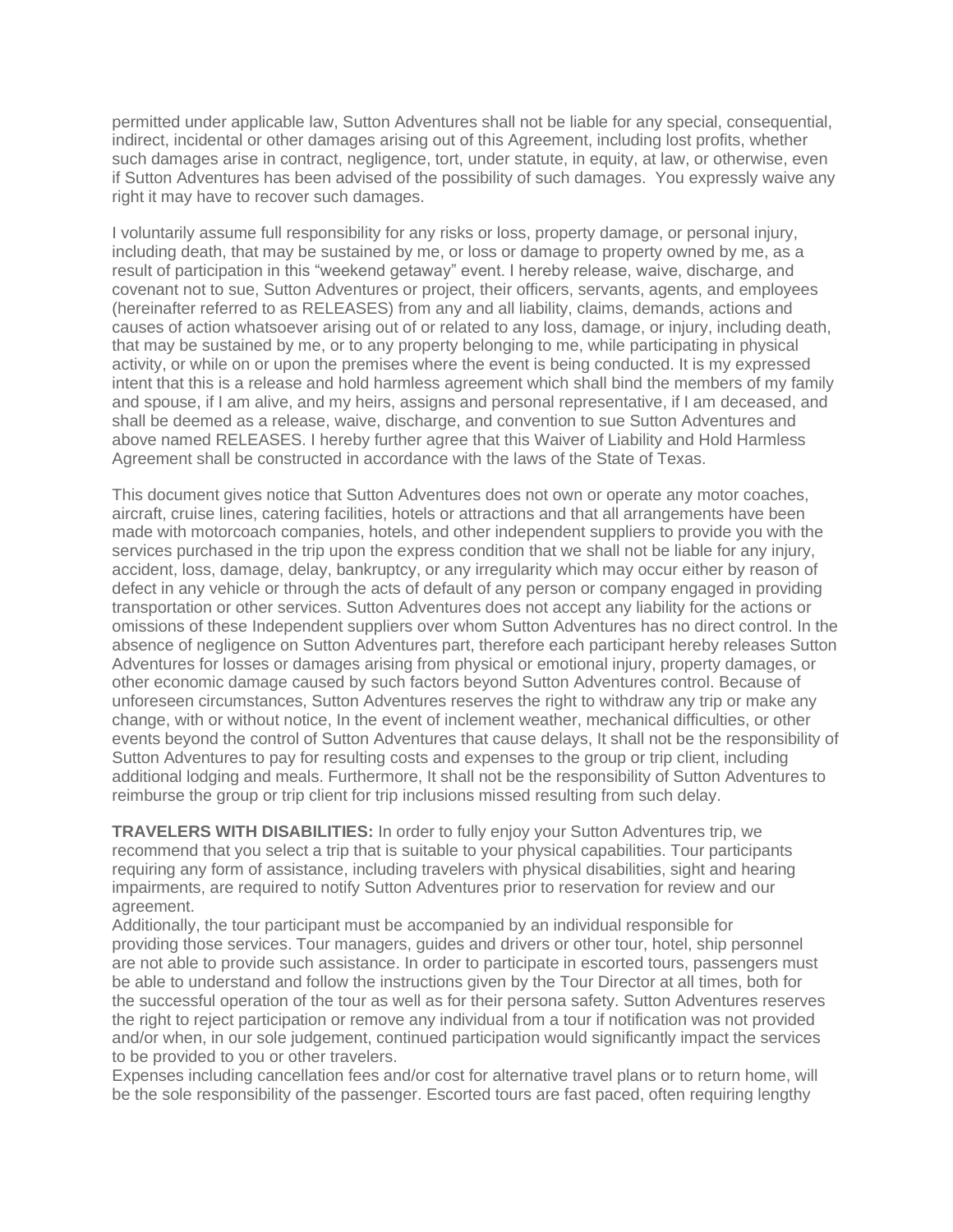walks over uneven terrain. In the interests of group harmony, clients should be able to maintain the pace of the tour. Clients with special needs may be better served independently, Sutton Adventures can suggest touring options upon specific requirements.

**WHEELCHAIRS & WALKERS:** USA Tours: Sutton Adventures seeks to accommodate disabled travelers to the extent possible and consistent with the specific tour itinerary. Nevertheless, you may find that certain tour features may not be accessible to the extent that you require a wheelchair, scooter, or other special equipment to participate. We cannot provide individual assistance to travelers with wheelchairs or other mobility devices. We regret that some itineraries cannot accommodate wheelchairs or motorized scooters. Passengers are required to advise Sutton Adventures of their accessibility requirements prior to booking in order for Sutton Adventures to determine if reasonable accommodations are available. Sutton Adventures will endeavor to accommodate special access needs but does not guarantee it will be able to do so in all cases.

**INTERNATIONAL TOURS**: Hotels, sea and river cruises outside of the US may not have ramps, wide entryways or elevators to accommodate disabled passengers or devices such as wheelchairs and motorized scooters. Due to physical constraints and space limitations wheelchairs, walkers and motorized scooters may not be taken aboard coaches and river cruises.

**AIRLINES:** Sutton Adventures is not responsible for the services and policies imposed by the airlines. Airline schedules and flights are subject to change without notice. Sutton Adventures is not responsible for penalties incurred for tickets, international or domestic, not issued by Sutton Adventures due to schedule and/or flight changes. Airline reservations completed online are subject to review and, should Sutton Adventures deem it necessary, may be rebooked to match minimum connecting time requirements, and/or tour package itineraries, in which case you will be promptly notified. Airlines reserve the right to demand immediate issuance of tickets whenever they determine that specific flight heavily booked even when normal ticketing rules do not require tickets to be purchased until a later date. In this instance, Sutton Adventures will require immediate full payment of the airfare. This situation overrides invoice terms and conditions and payment due dates. If full payment is not received, seat will be cancelled by the airline and may not be available to be rebooked on the same flights or the same airfare. Any replacement air arrangements and airfare will be the responsibility of the passenger.

**AIRLINE FREQUENT FLYER PROGRAMS:** Passengers are responsible to contact the airline directly regarding mileage eligibility and accrual. Airline frequent flyer programs determine whether to reward miles in part or total based on their rules which are updated frequently. Some discounted or promotional airfares, as well as some code-share flights, are not eligible for mileage accrual. Some privates airfares such as a "Sutton Adventures airfare" are not eligible for full mileage or may qualify for reduced mileage, even if the same airline class of service is eligible for full mileage when sold as an "instant purchase" published fare. Not all published airfares are eligible for mileage. Sutton Adventures will record frequent flier numbers when provided by passengers prior to travel documents being issued.

However, the addition of frequent flier numbers to airline records does not guarantee mileage eligibility which is at the sole discretion of each airline. Airline schedule changes may result in flights which were originally eligible for mileage accrual no longer being eligible. We highly recommend passengers to provide their frequent flier account information whenever checking in online and/or at the airport check in desk. After travel has commenced, it is often not possible to apply frequent mileage credit. Passengers are also responsible to determine whether previously earned mileage may be applied to flights to secure upgrades.